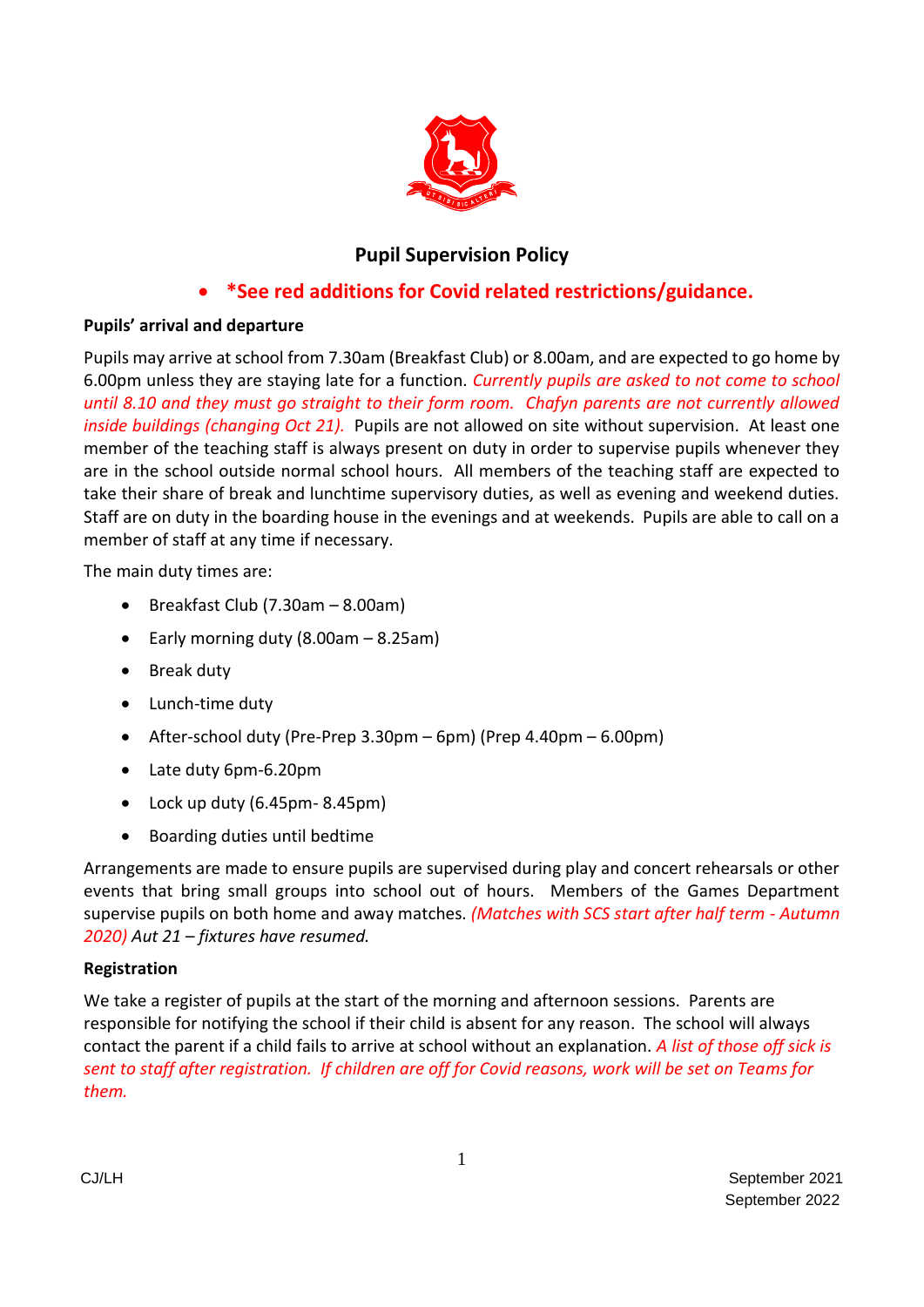We also take a lunchtime registration for Years 5-8 to ensure pupils attend lunch. (*Not done during Covid, as the restrictions have made sittings for lunch fairly tight and this would make waiting for a sitting even longer for the children. We will resume once things are back to normal.)* 2021: resumed.

Pupils must check in and out of the Front office if they have to leave the school during the day for a medical or other appointment. They will wait for their parent or guardian to collect them from the Front Office. *Currently children are taken to parents waiting outside by office staff.*

Every half term the Front Office runs an attendance register. Any pupils with under 90% attendance are notified to the Deputy Head (Pastoral).

We make sure that we know the whereabouts of all boarding pupils at all times by operating a signing in and signing out system when boarders leave the school, and by registering attendance in the boarding house.

In Early Years and Pre-Prep, we operate identical registration procedures to the main school; but in addition, we will only release a child at the end of his or her session into the care of a parent or other individual whose name has been notified to us in writing in advance.

#### **Cover Arrangements**

When a member of staff is absent from lessons, the Deputy Head (Academic) organises a cover teacher for classes. Absent staff are usually expected to provide information about what the class should do. If this is not possible, the staff member covering may offer a 'one off' lesson of their own subject. *If a member of staff is quarantined at home waiting for a Covid test or result and has no symptoms, they may teach from home via Teams. If they are unwell, then a cover lesson will be provided for the children.* 

#### **Medical Support**

There are medical matrons on duty in the Health Centre daily who are available to administer first aid, deal with any accidents or emergencies or to help if someone is taken ill. Additionally, there are other members of the teaching staff who are trained and qualified as First Aiders and are able to give emergency first aid. We always make sure that a qualified paediatric first aider is on duty whilst our Nursery children are in school. First Aid boxes are in all potentially high risk areas, as well as in the Front Office. Epipens for those pupils with allergies are labelled and also kept in the Front Office. The medical matrons regularly check and replenish the first aid boxes. Matrons are in attendance by the pitches on weekday matches.

#### **School Rules**

The school rules are made clear to children in a number of ways. The pupil planner contains advice and information about school rules. Playground rules are posted around the school and in every tutor classroom. Pupils are also made aware of these rules during PSHEE and are regularly cross referenced in assemblies and classroom discussions. The tutor regularly delivers any updates and reminders to the class. (*Covid restrictions and guidance have been clearly communicated to children. Children are taught in pods and understand they cannot join different pods. Washing hands/sanitising hands is a priority. Pods are kept separate in lunch and the children have specific*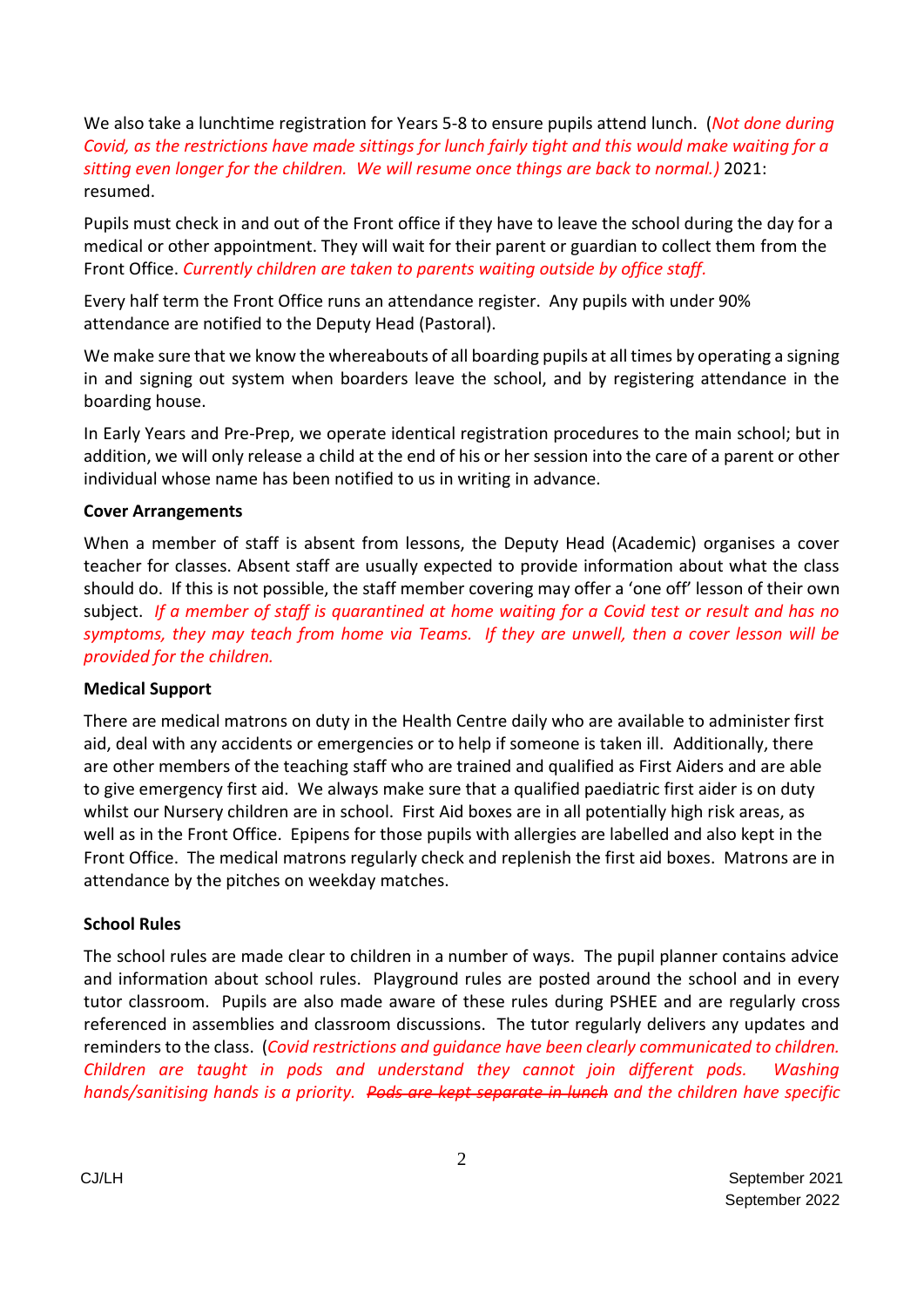# *places to play in their pods. Breaking of covid rules would be dealt with in the same manner as other infringements).*

### **Supervision whilst travelling to and from school**

Parents are responsible for ensuring that their children travel safely to and from school. Pupils are not supervised by a member of staff when travelling on the school buses; but are expected to behave responsibly. We would always investigate complaints about poor behaviour. A member of staff is on duty to supervise when the school buses arrive and depart.

Children in the senior part of the school are allowed to walk home if there is permission from the parents. They must sign out with the office as they leave.

### **Supervision on School Visits**

The arrangements for the supervision of pupils during educational visits and trips out of schools are described in our policy: Health and Safety Outside School and in our Staff Handbook. Staff ratios are always written into risk assessments. Our arrangements for the supervision of EYFS children is in the Early Years handbook.

### **Unsupervised access by pupils**

Pupils are not allowed into the swimming pool without a qualified member of staff in charge, nor are they allowed to use gymnastic, athletic or climbing equipment without supervision. Pupils are expected to follow reasonable instructions given to them by teachers or by qualified leaders in adventurous activities.

We ensure that pupils do not have unsupervised access to potentially dangerous areas, such as the swimming pool, the science laboratories and the kiln room. Doors to these areas are kept locked at all times when not in use. All flammables are kept securely locked in appropriate storage facilities. They are not allowed in the DT room unsupervised and the power to the machines is switched off except during DT lessons.

Pupils are not allowed in their form rooms during break times. They have access to the lower Grovely corridor and the library. They may have access to classrooms if staff give specific permission or if the pupils cannot go outside (due to inclement weather).

Pupils do not have access to the Grounds, Maintenance, Catering and Caretaking areas of the school. Clear signs are displayed.

## **EYFS (Early Years Foundation Stage) and Pre-Prep Children**

Pupils are supervised for all aspects of the school day. Whilst in the classroom, all children in the EYFS should have sufficient adults, as per staffing requirements. All Pre-Prep children are accompanied by a staff member when attending lessons outside of their classroom. At break times EYFS children play with Yr 1 and 2 children and a duty rota ensures that staffing meets the DFE regulations for EYFS children. There are three adults on duty (with at least one fully qualified teacher) during all break times. At lunchtime, Nursery children are supervised by a member of staff on a table whilst Reception